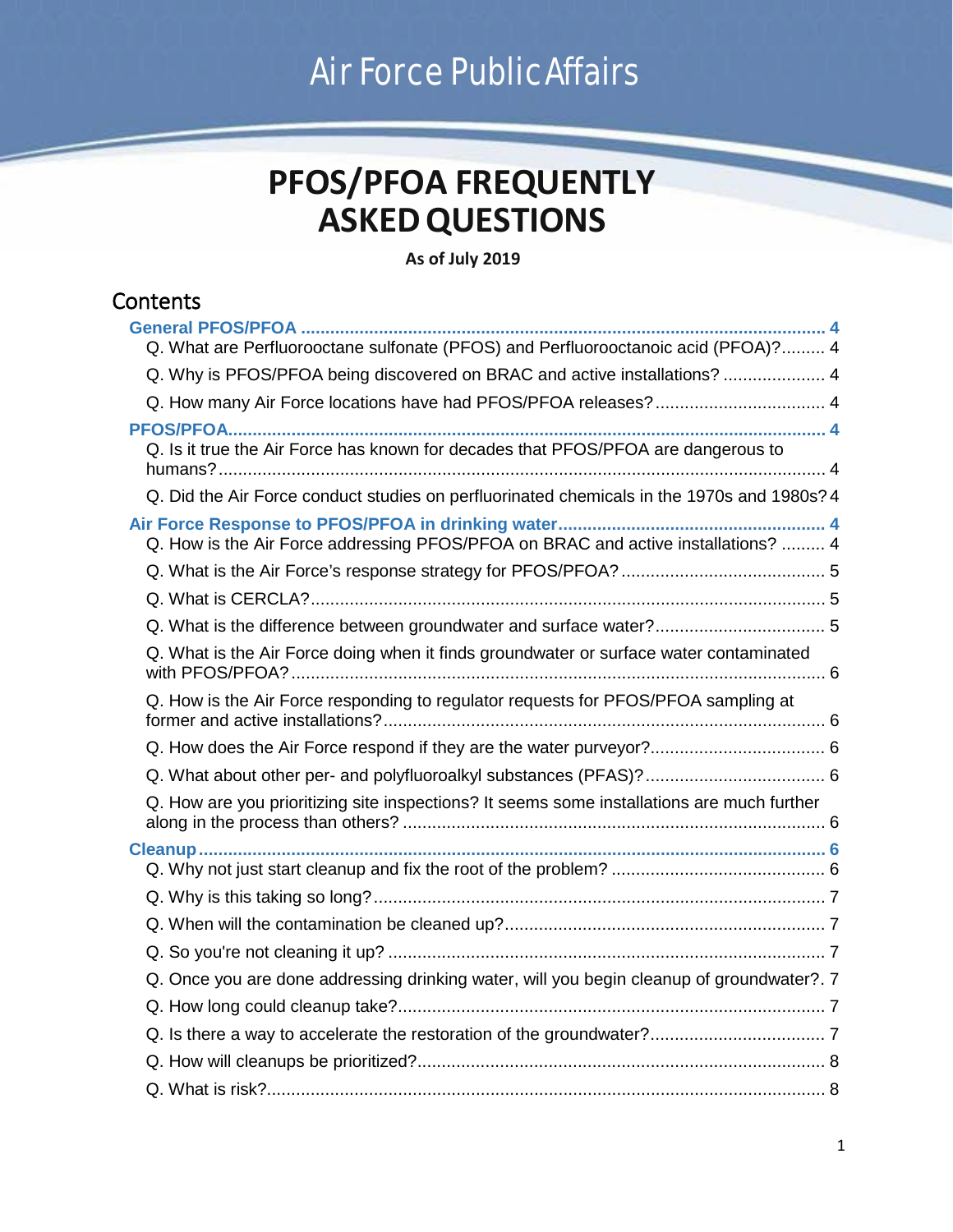| Q. It's been reported that the DoD plans to spend \$2 billion to clean up PFOS/PFOA-                                                                                             |  |
|----------------------------------------------------------------------------------------------------------------------------------------------------------------------------------|--|
| Q. Does the Air Force cover the cost of maintaining water filters overtime? 8                                                                                                    |  |
|                                                                                                                                                                                  |  |
| Q. What will happen if my private well is found to have levels of PFOS/PFOA above the<br>EPA's lifetime drinking water health advisory level due to PFOS/PFOA that have migrated |  |
|                                                                                                                                                                                  |  |
| Q. What if I don't want to be connected to a municipal drinking water supply? 9                                                                                                  |  |
| Q. My well sampling yielded results below the EPA's LHA—how can the Air Force know                                                                                               |  |
|                                                                                                                                                                                  |  |
|                                                                                                                                                                                  |  |
|                                                                                                                                                                                  |  |
| Q. Can you provide the results of drinking water samples taken off base? 9                                                                                                       |  |
| Q. Can I cook, bathe and brush my teeth with water tested above LHA?  9                                                                                                          |  |
| Q. Will my pets be contaminated if they drink water tested above LHA?  9                                                                                                         |  |
| Q. Can I breathe in PFOS/PFOA or absorb through my skin through the dirt and/or wind? 10                                                                                         |  |
|                                                                                                                                                                                  |  |
|                                                                                                                                                                                  |  |
| Q. Is it safe to drink water with PFOS and PFOA below the EPA lifetime health advisory? 10                                                                                       |  |
| Q. Will eggs, milk, fruits, vegetables and meat from farms using water above LHA contain a                                                                                       |  |
|                                                                                                                                                                                  |  |
| Q. What about surface water? How does this impact fishing and crabbing?10                                                                                                        |  |
| Q. What is the Air Force doing about PFOS/PFOA in lakes and lake foam? 11                                                                                                        |  |
| Q. What is the Air Force doing about potential food contamination? 11                                                                                                            |  |
| Q. Will the Air Force follow lower health advisory levels passed by states? 11                                                                                                   |  |
| Q. Will the Air Force fund a study on the health effects of people exposed to PFASs in                                                                                           |  |
| Q. Do you have any information about or a comment on the ATSDR Health Studies?11                                                                                                 |  |
| Q. Will the Air Force pay for blood testing for individuals who live in areas impacted by                                                                                        |  |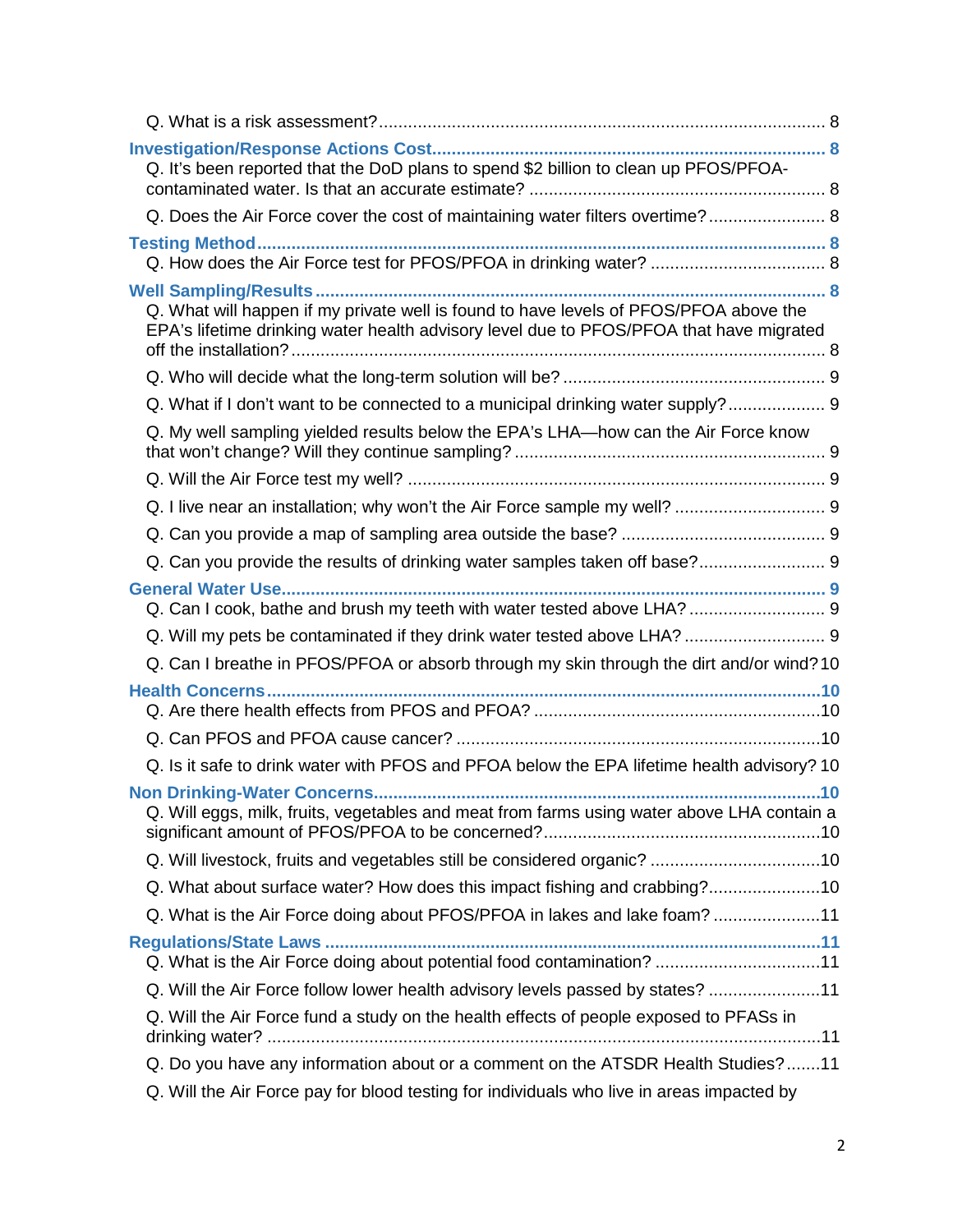| Q. Will the Air Force reimburse communities for costs incurred in dealing with                                                                                           |  |
|--------------------------------------------------------------------------------------------------------------------------------------------------------------------------|--|
|                                                                                                                                                                          |  |
| Q. Why didn't the Air Force immediately stop using AFFF after the health concerns                                                                                        |  |
|                                                                                                                                                                          |  |
|                                                                                                                                                                          |  |
| Q. What type of replacement foam will be used and how effective is it?13                                                                                                 |  |
| Q. How is the new Aqueous Film Forming Foam (AFFF) different from the legacy AFFF?.13                                                                                    |  |
|                                                                                                                                                                          |  |
| Q. Is the Air Force replacing AFFF anywhere other than hangars and fire trucks?13                                                                                        |  |
|                                                                                                                                                                          |  |
| Q. Has the Air Force considered using firefighting foam made with non-fluorinated                                                                                        |  |
|                                                                                                                                                                          |  |
| Q. What are holding ponds and tanks in fire training areas used for?14                                                                                                   |  |
| Q. How does the Air Force empty/dispose of AFFF-containing runoff in holding ponds,                                                                                      |  |
| Q. What protocols does the Air Force follow for uncontained AFFF releases?14                                                                                             |  |
|                                                                                                                                                                          |  |
|                                                                                                                                                                          |  |
| Q. How will the Air Force respond to AFFF releases once trucks are equipped with the new                                                                                 |  |
| Q. At one time, there was no reason to believe that legacy PFOS-based firefighting foam<br>was not safe. What is the Air Force doing to ensure history isn't repeated?15 |  |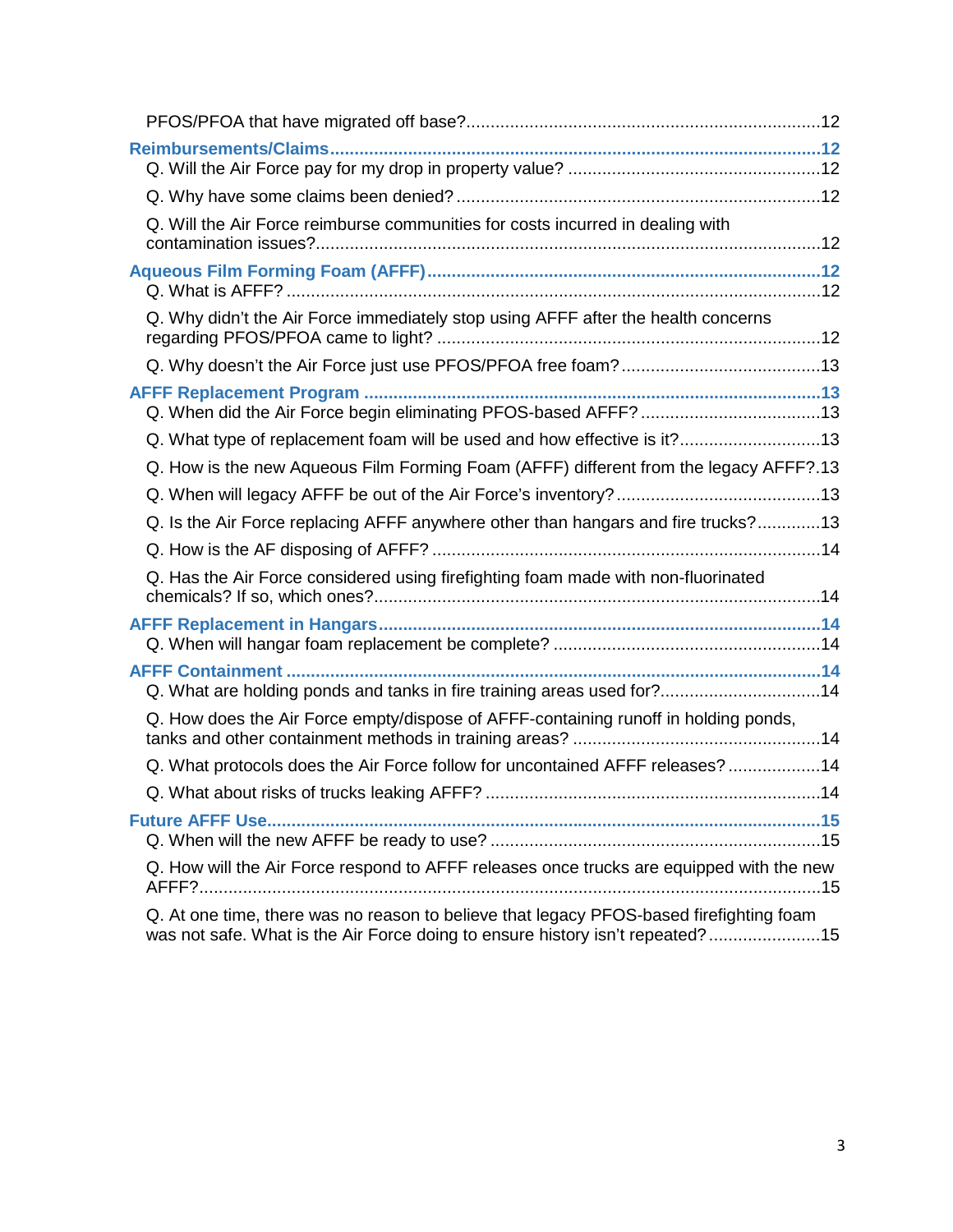## <span id="page-3-0"></span>**General PFOS/PFOA**

## <span id="page-3-1"></span>**Q. What are Perfluorooctane sulfonate (PFOS) and Perfluorooctanoic acid (PFOA)?**

**A.** PFOS and PFOA are synthetic fluorinated organic chemicals used in many industrial and consumer products such as nonstick cookware, stain-resistant fabric and carpet, some food packaging and specialized firefighting foam, including Aqueous Film Forming Foam. AFFF is highly effective for extinguishing petroleum-based fires, and is used by the armed services, commercial aviation and industry.

## <span id="page-3-2"></span>**Q. Why is PFOS/PFOA being discovered on BRAC and active installations?**

**A.** In 1970, the Air Force began using a legacy formula of Aqueous Film Forming Foam which contained PFOS and PFOA to extinguish petroleum fires, commonly associated with burning aircraft. AFFF is the most efficient extinguishing method for petroleum-based fires and is widely used across the firefighting industry, to include all commercial airports, to protect people and property. The Air Force replaced legacy AFFF in all emergency response vehicles and stockpiles with an alternative formula in 2018, and will replace legacy AFFF in all hangar fire prevention systems in 2019.

## <span id="page-3-3"></span>**Q. How many Air Force locations have had PFOS/PFOA releases?**

**A.** The Air Force identified approximately 200 installations in the U.S. (active, Reserve, Air National Guard and BRAC) where AFFF may have been released due to past mission activities, and is conducting site inspections to confirm if releases occurred.

## <span id="page-3-4"></span>**PFOS/PFOA**

## <span id="page-3-5"></span>**Q. Is it true the Air Force has known for decades that PFOS/PFOA are dangerous to humans?**

**A.** We depend on the EPA and the Department of Health and Humans Services Agency for Toxic Substances and Disease Registry to determine potential threats and impacts to human health and the environment for emerging contaminants. In 1999, the EPA began investigating PFOS and did the same for PFOA in 2000. It wasn't until 2009 however, that EPA accumulated sufficient information to issue its first provisional health advisory for the PFOS and PFOA.

From 2009 to date, the Air Force responded to the EPA 2009 provisional advisories and the lifetime health advisory for drinking water by initiating the CERCLA process to protect drinking water where Air Force AFFF releases potentially occurred.

#### <span id="page-3-6"></span>**Q. Did the Air Force conduct studies on perfluorinated chemicals in the 1970s and 1980s?**

**A.** Those studies – a small number (10-15) between 1979 and 1995 – were risk assessments associated with how Airmen should safely handle materials in their work.

## <span id="page-3-7"></span>**Air Force Response to PFOS/PFOA in drinking water**

#### <span id="page-3-8"></span>**Q. How is the Air Force addressing PFOS/PFOA on BRAC and active installations?**

<span id="page-3-9"></span>**A**. We are using a comprehensive approach to identify AFFF releases, respond to drinking water above the EPA lifetime health advisory impacted by an Air Force release of AFFF, and prevent uncontrolled AFFF discharges for system testing and training.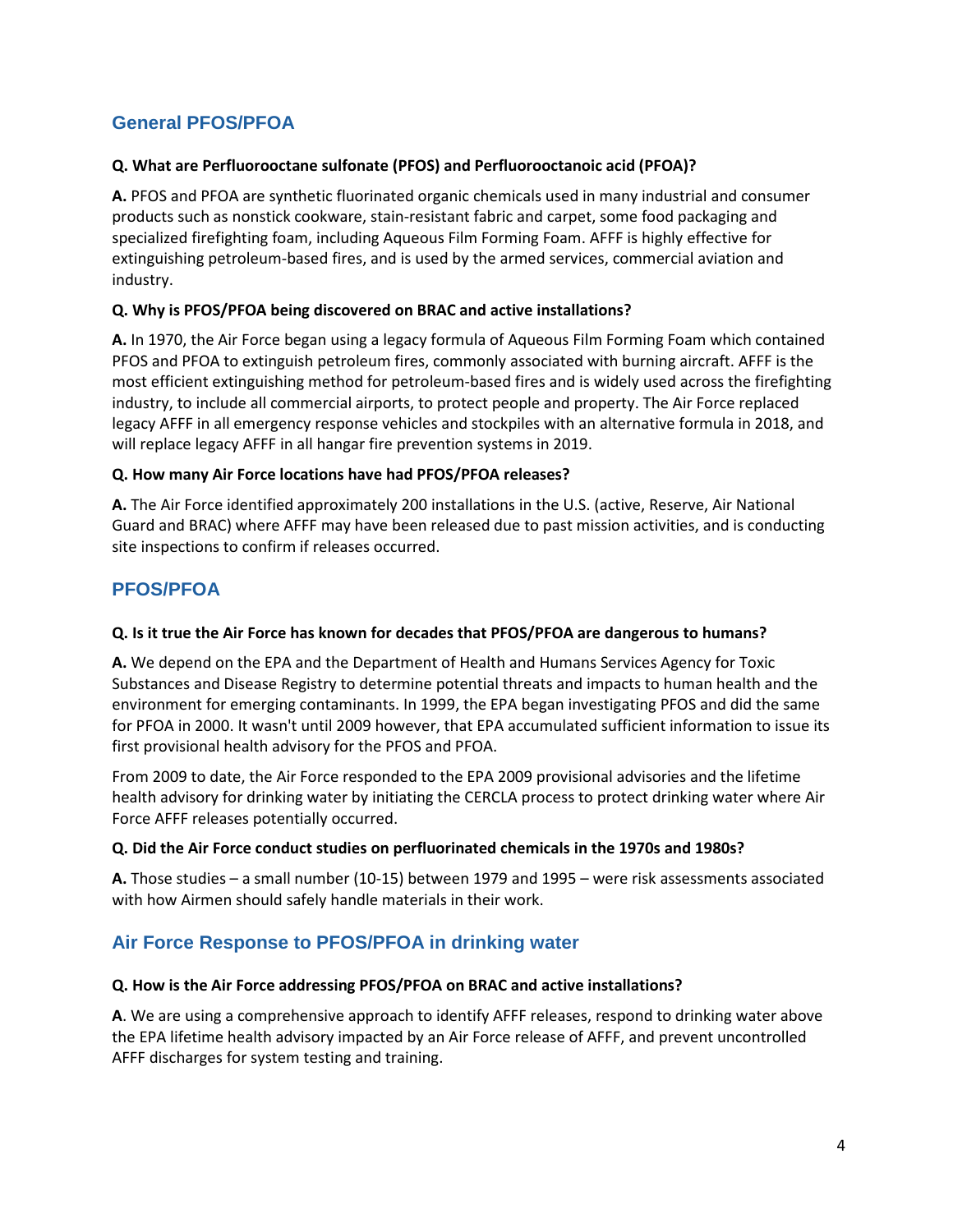## **Q. What is the Air Force's response strategy for PFOS/PFOA?**

**A.** The Air Force response strategy for PFOS/PFOA has three lines of effort: protecting human health, communication and collaboration, and a whole-of-government approach to address this national issue.

**Line of Effort #1: Protect Human Health:** Air Force investigation work and response actions follow CERCLA, also known also as Superfund.

**Identify** – Preliminary Assessments are conducted to identify potential AFFF storage, usage and releases. Site Inspections are being conducted to determine if AFFF was released to the environment and if human drinking water has been, or may be, impacted. The Air Force tested on-base drinking water to evaluate for PFOS/PFOA exceedance of EPA's LHA.

**Respond** – We are responding to PFOS/PFOA above the EPA's LHA in drinking water and pathways to human receptors impacted by an Air Force release of AFFF.

**Prevent** – We have replaced AFFF with a more environmentally responsible material at all our locations, and we no longer allow uncontrolled AFFF discharges for system testing and training. In the event of a discharge, we respond as if it were a hazardous material spill.

**Line of Effort #2: Communication and Collaboration:** The Air Force recognizes that transparent and consistent communication and collaboration with federal, state, and local stakeholders is necessary to address the complex national issue of PFOS/PFOA contamination. As we gather data to develop informed solutions, we actively work with the community partners, advisory boards, regulators, and other local, state, and federal stakeholders to get their input, work through specific issues, and collaboratively implement our PFOS/PFOA program.

**Line of Effort #3: Whole of Government Approach:** We recognize that a whole of government approach is needed to address what has become a national issue requiring extensive interagency coordination. The intended outcome is to identify unified solutions to PFOS/PFOA challenges through interagency relationships.

#### <span id="page-4-0"></span>**Q. What is CERCLA?**

**A.** Congress established the Comprehensive Environmental Response, Compensation, and Liability Act also known as Superfund 1980 in response to risks to human health and the environment posed by contaminated sites. CERCLA is a complex, multi-phase process. The process promotes accountability, community involvement and long-term protectiveness. The goal of CERCLA is to protect human health and environment by cleaning up sites.

The CERCLA process depends on regulatory standards to fully identify and resolve contamination. Without established standards, federal and state agencies are often unable to use taxpayer dollars to investigate and respond to undefined contamination, and regulatory agencies lack the ability to enforce action.

#### <span id="page-4-1"></span>**Q. What is the difference between groundwater and surface water?**

**A.** The water on the Earth's surface—surface water—occurs as streams, lakes and wetlands, as well as bays and oceans. Surface water also includes the solid forms of water— snow and ice.

The water below the surface of the Earth is groundwater. The vast majority of underground water occupies the spaces between soil and rock particles. At a certain depth below the land surface, the spaces between the soil and rock particles can be totally filled with water, resulting in an aquifer. [\(Source:](https://water.usgs.gov/) [USGS\)](https://water.usgs.gov/)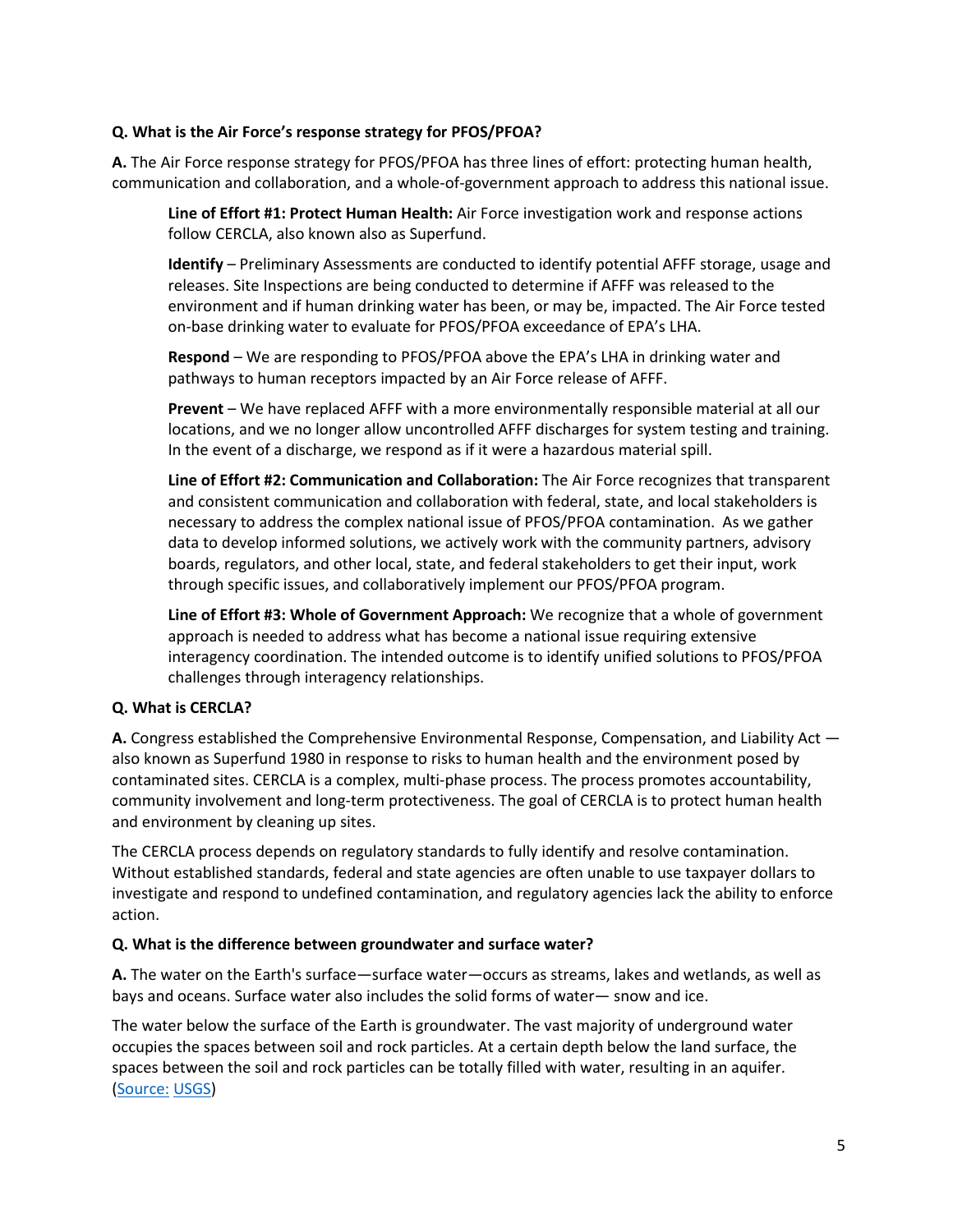## <span id="page-5-0"></span>**Q. What is the Air Force doing when it finds groundwater or surface water contaminated with PFOS/PFOA?**

**A.** As part of the CERCLA process step: Site Inspection, the Air Force determines if PFOS/PFOA is above the EPA's lifetime health advisory, identifies human drinking water sources in proximity that may be adversely impacted, and evaluates if PFOS/PFOA will likely impact human drinking water. We are responding to PFOS/PFOA above the EPA's LHA in human drinking water impacted by an Air Force release of AFFF.

## <span id="page-5-1"></span>**Q. How is the Air Force responding to regulator requests for PFOS/PFOA sampling at former and active installations?**

**A.** Regulatory agency requests for environmental sampling for PFOS/PFOA by are addressed on a caseby-case basis. The Air Force is performing Site Inspections that include sampling to determine the presence of PFOS/PFOA.

## <span id="page-5-2"></span>**Q. How does the Air Force respond if they are the water purveyor?**

**A.** Where the Air Force is the water purveyor, the Air Force tested drinking water supplies for PFOS/PFOA. Where sample results exceed the EPA's lifetime health advisory of 70 parts per trillion, we provide alternate drinking water. Additional response actions may include communicating with local regulators and drinking water officials, proper consumer notification, and evaluation of options to reduce PFOS/PFOA concentrations below the EPA's LHA.

## <span id="page-5-3"></span>**Q. What about other per- and polyfluoroalkyl substances (PFAS)?**

**A.** We comply with all applicable federal and state environmental cleanup laws and regulations to the extent authorized and required by Federal law. If properly promulgated standards exist for other PFAS, we'll take appropriate action if Air Force mission activities contributed to PFAS contamination.

## <span id="page-5-4"></span>**Q. How are you prioritizing site inspections? It seems some installations are much further along in the process than others?**

**A.** After conducting preliminary assessments at approximately 200 installations, the Air Force determined that site inspections were needed at 189 installations. Due to limited funding and resources, we couldn't conduct all 189 site inspections simultaneously. Our site inspection schedule and prioritization is based on potential risk to drinking water consumed by humans; depth to groundwater; groundwater flow direction; and proximity to base boundaries.

## <span id="page-5-5"></span>**Cleanup**

## <span id="page-5-6"></span>**Q. Why not just start cleanup and fix the root of the problem?**

**A.** Our first priority is protecting human drinking water because drinking water is a direct pathway to human consumption. The EPA has established a lifetime health advisory level for PFOS/PFOA in drinking water, but there are currently no nationwide cleanup standards for PFOS/PFOA. Using the CERCLA process, the

<span id="page-5-7"></span>Air Force is conducting site inspections to confirm if releases occurred, identify human drinking water sources that may be adversely impacted, and evaluate if a release will likely impact human drinking water.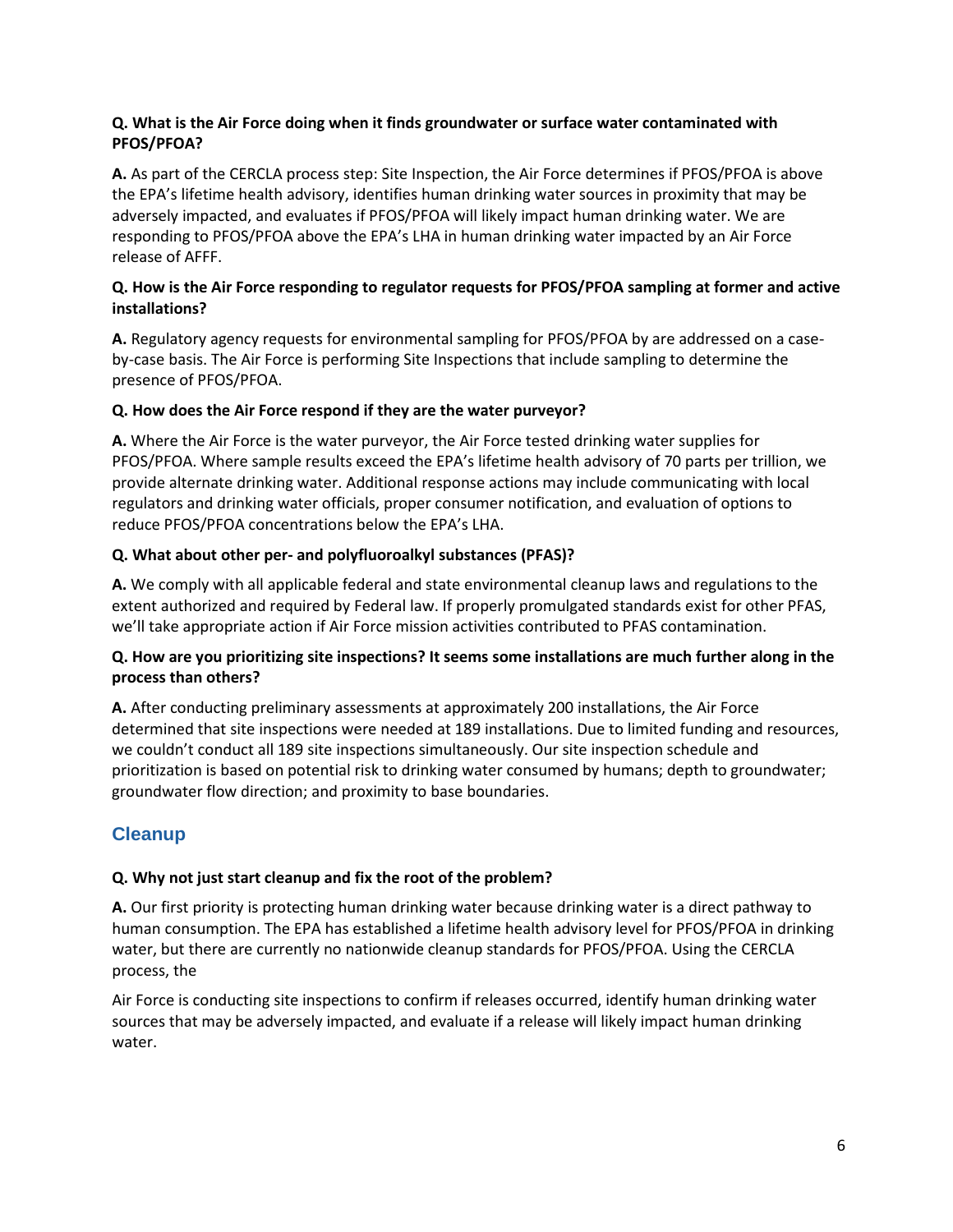## **Q. Why is this taking so long?**

**A.** We are working as quickly as we can - while following a multi-step processes - to address human drinking water impacted by our firefighting mission. We identified 203 installations requiring preliminary assessments, the first phase of the CERCLA process, and 202 of the 203 preliminary assessments have been completed. We identified 189 installations to move forward into a site inspection, the second phase of CERCLA. As of June 2019, 78 percent of the SIs are completed.

Throughout the process, we respond immediately when we identify drinking water above EPA's LHA as a result of our mission. As of the end of the second quarter of fiscal year 2019, we have spent more than \$357 million identifying, responding to and preventing PFOS and PFOA contamination in drinking water supplies on and around active and former installations.

## <span id="page-6-0"></span>**Q. When will the contamination be cleaned up?**

**A.** Our first priority is protecting drinking water sources because drinking water is a direct pathway to human consumption. The long-term solution for addressing the contamination will be through the CERCLA process to investigate the extent of the contamination, evaluate risk, and determine response actions. This process includes other federal and state regulator coordination and public involvement.

## <span id="page-6-1"></span>**Q. So you're not cleaning it up?**

**A.** The CERCLA process will include determining the response actions for PFOS/PFOA. Our immediate focus is identifying and responding to drinking water above the EPA's LHA for drinking water as a result of our mission. The long-term solution for addressing the contamination will be through the CERCLA process to investigate the extent of the contamination, evaluate risk, and determine appropriate response actions. This process includes other federal and state regulator coordination and public involvement

#### <span id="page-6-2"></span>**Q. Once you are done addressing drinking water, will you begin cleanup of groundwater?**

**A.** The long-term solution for addressing the contamination will be through the CERCLA process to investigate the extent of the contamination, evaluate risk, and determine response actions. This process includes public involvement.

## <span id="page-6-3"></span>**Q. How long could cleanup take?**

**A.** The time it takes to complete a site's environmental restoration depends on many factors, including the risk it poses to human health and the environment, the volume and location of the contamination, and the selected cleanup solution.

The CERCLA process involves investigating the extent of the contamination, evaluating risk, and determining response actions. This process includes public involvement. The long term response actions can take many years to accomplish and many factors will be considered in the final solution.

## <span id="page-6-4"></span>**Q. Is there a way to accelerate the restoration of the groundwater?**

<span id="page-6-5"></span>**A.** The process for determining the need for and level of cleanup required to protect human health and the environment is a process set forth by federal law and regulation (i.e., CERCLA). PFOS/PFOA are emerging contaminants and limited technologies are available at this time to restore the groundwater. DoD and the Air Force are working to identify innovative technologies and methodologies through various research programs for better, faster and more sustainable environmental solutions.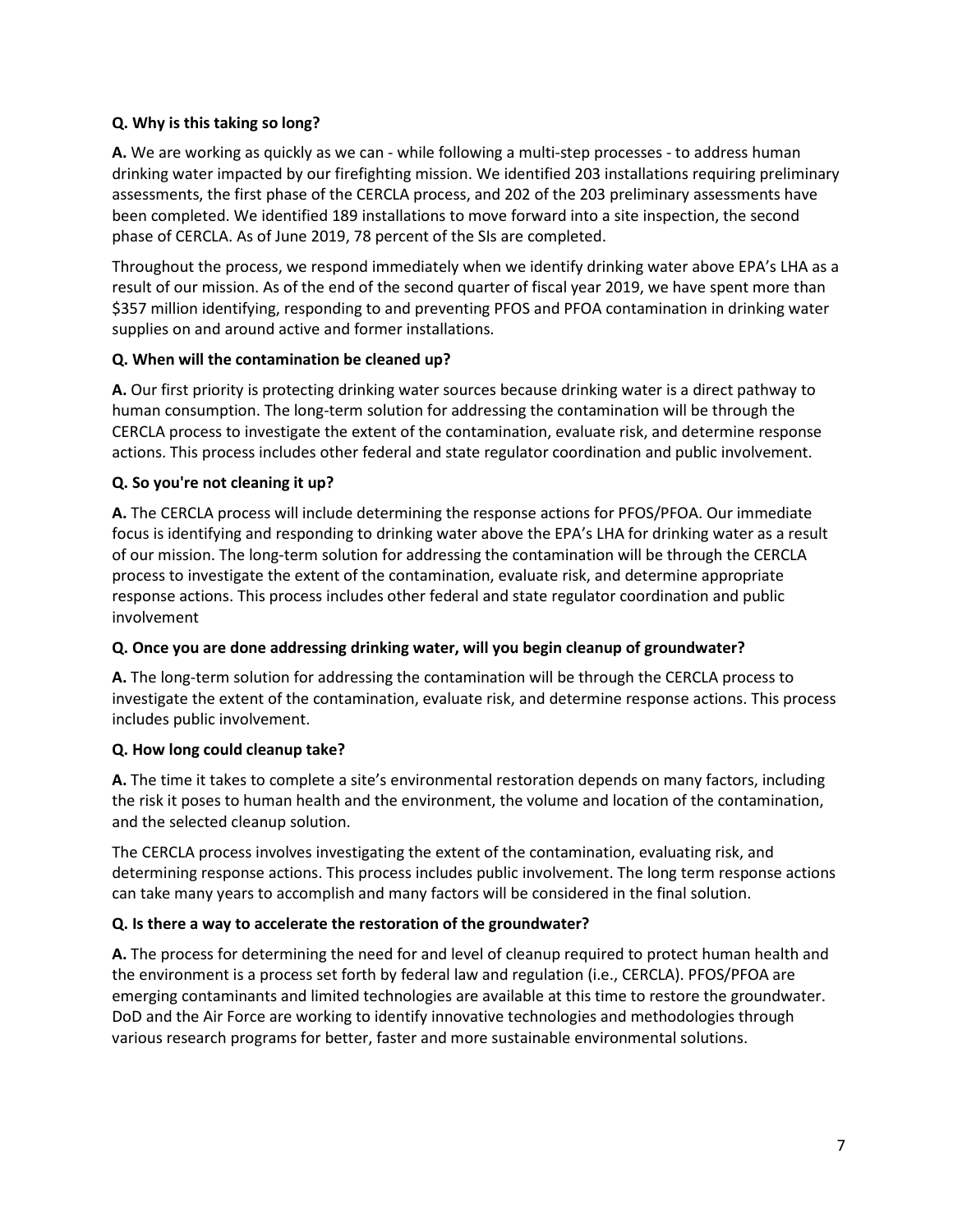## **Q. How will cleanups be prioritized?**

**A.** Under CERCLA and DoD, installation work sequencing is based on "worst first", meaning that potential risk to human drinking water is given priority. We also use ratings of relative risk to human health, human safety and the environment when sequencing projects.

## <span id="page-7-0"></span>**Q. What is risk?**

**A.** Risk is defined as the likelihood of adverse health effects arising from exposure to a hazard. Health risks are a measure of the chance that you will experience health problems. Risk is the product of two factors: the probability of exposure and the severity of the consequences.

## <span id="page-7-1"></span>**Q. What is a risk assessment?**

**A.** Per CERCLA / National Contingency Plan, a baseline risk assessment is the process to characterize the current and potential threats to human health and the environment that may be posed by contaminants migrating in the environment and bio accumulating in the food chain. The primary purpose of the baseline risk assessment is to provide risk managers with an understanding of the actual and potential risks to human health and the environment posed by the site and any uncertainties associated with the assessment. (NCP, Section 300.430(d)(1)).

## <span id="page-7-2"></span>**Investigation/Response Actions Cost**

## <span id="page-7-3"></span>**Q. It's been reported that the DoD plans to spend \$2 billion to clean up PFOS/PFOA-contaminated water. Is that an accurate estimate?**

**A.** In March 2019, the Deputy Assistant Secretary of Defense, told lawmakers that cleaning up bases contaminated with PFOS/PFOA would cost about \$2 billion. For more information about those estimates, contact Office of the Secretary Defense Public Affairs at 703- 697-5131.

#### <span id="page-7-4"></span>**Q. Does the Air Force cover the cost of maintaining water filters overtime?**

**A.** If we have installed filters on private wells because Air Force activities are a source of the contamination, we will maintain those filters until they are no longer necessary or a long-term alternative can be implemented. If the Air Force installs filters on public wells, public water systems will assume ownership, operation and maintenance of the filters after a period of Air Force maintenance to ensure proper operation.

## <span id="page-7-5"></span>**Testing Method**

#### <span id="page-7-6"></span>**Q. How does the Air Force test for PFOS/PFOA in drinking water?**

**A.** The Air Force uses EPA Method 537 to test samples from finished drinking water supplies. Information about EPA Method 537 can be found on th[e EPA website.](https://www.epa.gov/water-research/epa-drinking-water-research-methods)

## <span id="page-7-7"></span>**Well Sampling/Results**

## <span id="page-7-8"></span>**Q. What will happen if my private well is found to have levels of PFOS/PFOA above the EPA's lifetime drinking water health advisory level due to PFOS/PFOA that have migrated off the installation?**

**A.** The Air Force's priority is protecting human health and drinking water sources. If the Air Force samples your drinking water well and determines the PFOS/PFOA level is above the EPA's drinking water LHA, the Air Force will implement response actions to provide alternate drinking water. This may include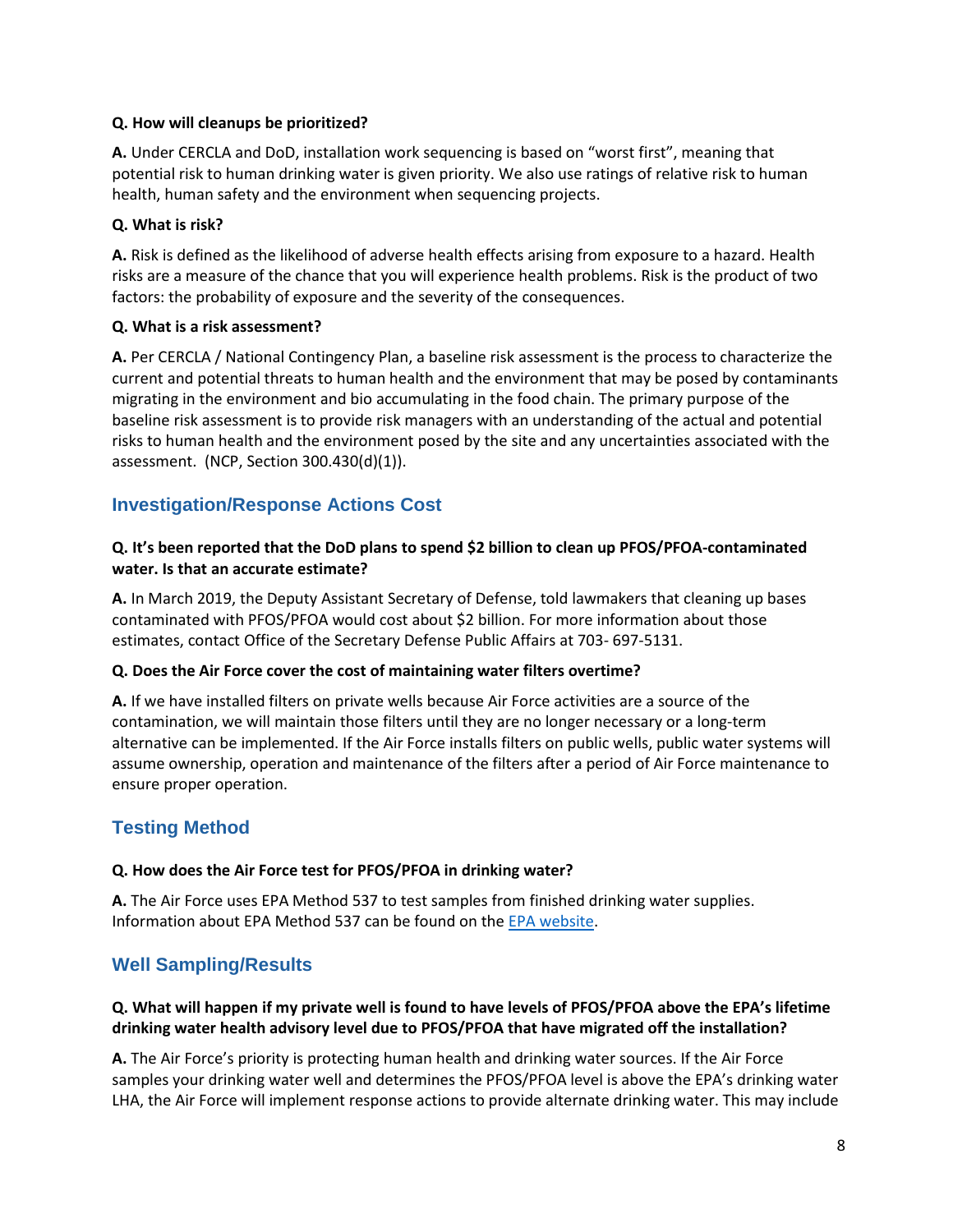supplying your household with bottled drinking water, connecting your home to a municipal drinking water supply, or installing a treatment/filtration system on your private well.

## <span id="page-8-0"></span>**Q. Who will decide what the long-term solution will be?**

**A.** We will work closely with each affected well owner to determine the most appropriate long-term solution.

## <span id="page-8-1"></span>**Q. What if I don't want to be connected to a municipal drinking water supply?**

**A.** We will work individually with each affected well owner to determine the most appropriate long-term solution to providing an alternate source of drinking water, which will include discussing residential concerns regarding permanent response actions and options.

## <span id="page-8-2"></span>**Q. My well sampling yielded results below the EPA's LHA—how can the Air Force know that won't change? Will they continue sampling?**

**A.** When PFOS/PFOA are detectable but below the EPA's LHA level in drinking water, we may conduct well monitoring as needed for trend analysis and determine if further action is needed.

## <span id="page-8-3"></span>**Q. Will the Air Force test my well?**

**A.** We are taking a proactive, measured approach to sampling off-base wells. During the site inspection phase, we will identify wells to sample based on probability of contamination, proximity to contaminant areas and possible pathways from the site of contamination to the drinking water wells. If the site inspection indicates your well might be impacted, we could then sample the well.

## <span id="page-8-4"></span>**Q. I live near an installation; why won't the Air Force sample my well?**

**A.** Your well might not be in an area where there is a probable cause that drinking water has been impacted by mission activities. We use data and site information to map contaminant migration and potential pathways to drinking water. Doing so allows us to focus sampling efforts in the locations potentially impacted.

## <span id="page-8-5"></span>**Q. Can you provide a map of sampling area outside the base?**

**A.** We can describe sampling areas in general terms using major boundaries, such as roads, but we cannot share specific property locations due to privacy concerns.

#### <span id="page-8-6"></span>**Q. Can you provide the results of drinking water samples taken off base?**

**A.** We can't release results for specific wells – that information belongs to the well owner – but we can provide a range of PFOS/PFOA contamination levels detected.

## <span id="page-8-7"></span>**General Water Use**

## <span id="page-8-8"></span>**Q. Can I cook, bathe and brush my teeth with water tested above LHA?**

**A.** The EPA LHA is specific to the human consumption of drinking water. According to the EPA, water is safe for activities that do not include consumption, such as bathing, doing laundry and washing dishes. For more information, contact the EPA or your local and state health department.

#### <span id="page-8-9"></span>**Q. Will my pets be contaminated if they drink water tested above LHA?**

<span id="page-8-10"></span>**A.** The EPA LHA is specific to the human consumption of drinking water. For more information, please refer to the EPA.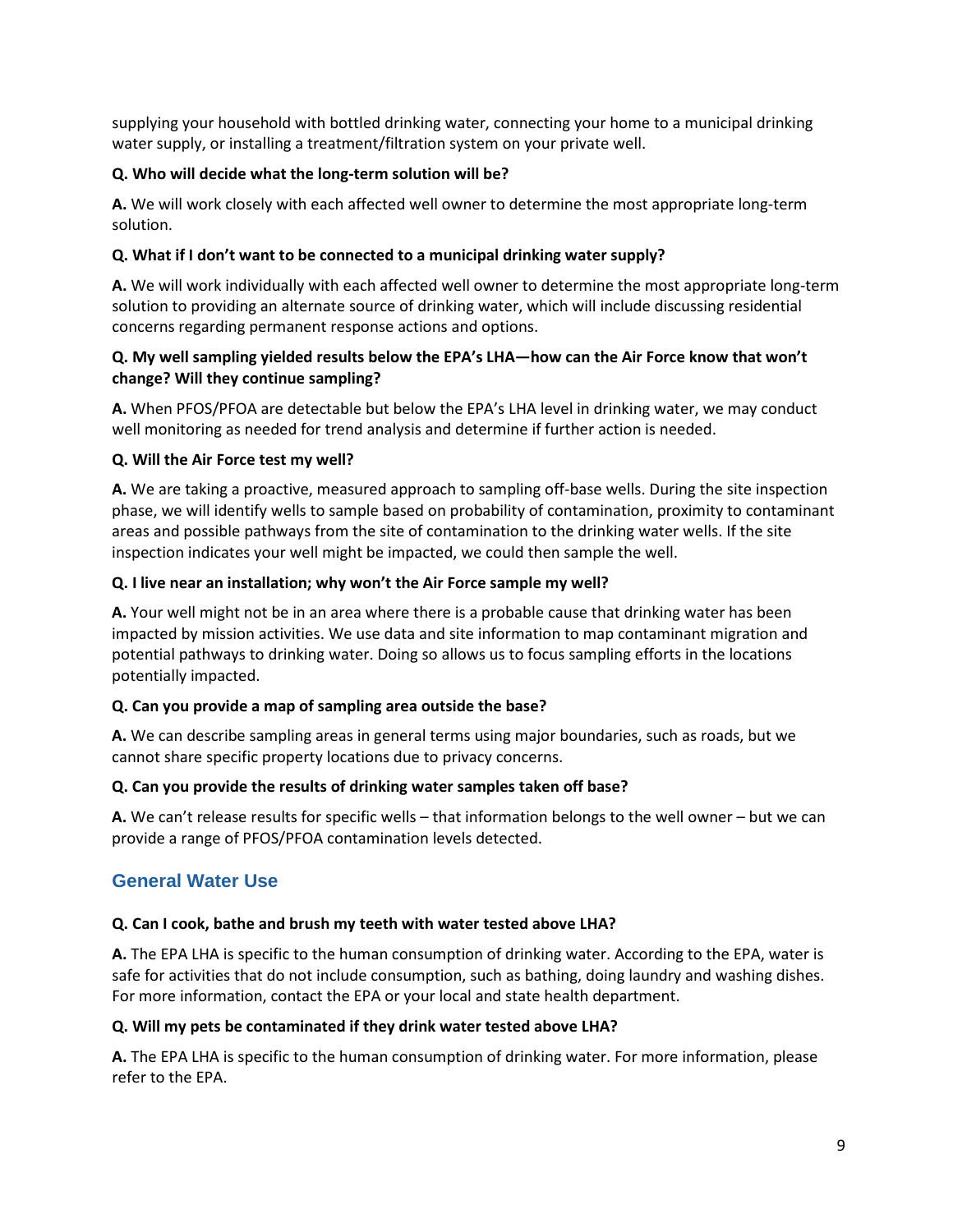## **Q. Can I breathe in PFOS/PFOA or absorb through my skin through the dirt and/or wind?**

**A.** The EPA LHA only applies to exposure scenarios involving human consumption of drinking water. For additional health specific information, please refer to the EPA, your medical provider or your local and state health department.

## <span id="page-9-0"></span>**Health Concerns**

## <span id="page-9-1"></span>**Q. Are there health effects from PFOS and PFOA?**

**A.** According to the Agency for Toxic Substances and Disease Registry, some scientific studies suggest that certain PFAS may affect different systems in the body. ATSDR is working with various agencies to better understand how exposure to PFAS might affect people's health—especially how exposure to PFAS in water and food may be harmful. For more information, visit [https://www.atsdr.cdc.gov/pfas/index.html.](https://www.atsdr.cdc.gov/pfas/index.html)

#### <span id="page-9-2"></span>**Q. Can PFOS and PFOA cause cancer?**

**A.** According to the ATSDR, some, but not all, studies in humans with PFAS exposure have shown that certain PFAS may increase the risk of cancer. Scientists are still studying the health effects of exposures to mixtures of PFAS. For more information, visit [https://www.atsdr.cdc.gov/pfas/index.html.](https://www.atsdr.cdc.gov/pfas/index.html)

## <span id="page-9-3"></span>**Q. Is it safe to drink water with PFOS and PFOA below the EPA lifetime health advisory?**

**A.** EPA's LHA was calculated to offer a margin of protection against adverse health effects to the most sensitive populations: fetuses during pregnancy and breastfed infants. The LHA is calculated based on the drinking water intake of lactating women, who drink more water than other people and can pass these chemicals along to nursing infants through breastmilk. For more information, visit [https://www.epa.gov/ground-water-and-drinking-water/drinking-water-health-advisories-pfoa-and](https://www.epa.gov/ground-water-and-drinking-water/drinking-water-health-advisories-pfoa-and-pfos)[pfos o](https://www.epa.gov/ground-water-and-drinking-water/drinking-water-health-advisories-pfoa-and-pfos)r talk to your local health department or physician.

## <span id="page-9-4"></span>**Non Drinking-Water Concerns**

## <span id="page-9-5"></span>**Q. Will eggs, milk, fruits, vegetables and meat from farms using water above LHA contain a significant amount of PFOS/PFOA to be concerned?**

**A.** The EPA LHA only applies to exposure scenarios involving human consumption of drinking water. They are not appropriate for use in identifying risk levels for ingestion of food sources, including fish, meat produced from livestock that consumes contaminated water, or crops irrigated with contaminated water. For more information, contact the EPA, the FDA, the USDA or your local and state health department.

#### <span id="page-9-6"></span>**Q. Will livestock, fruits and vegetables still be considered organic?**

**A.** Please contact the U.S. Department of Agriculture for questions about organic certification.

## <span id="page-9-7"></span>**Q. What about surface water? How does this impact fishing and crabbing?**

<span id="page-9-8"></span>**A.** The EPA LHA only applies to exposure scenarios involving human consumption of drinking water. They are not appropriate for use in identifying risk levels for ingestion of food sources, including: fish, meat produced from livestock that consumes contaminated water or crops irrigated with contaminated water. For more information, contact the EPA or your local and state health department.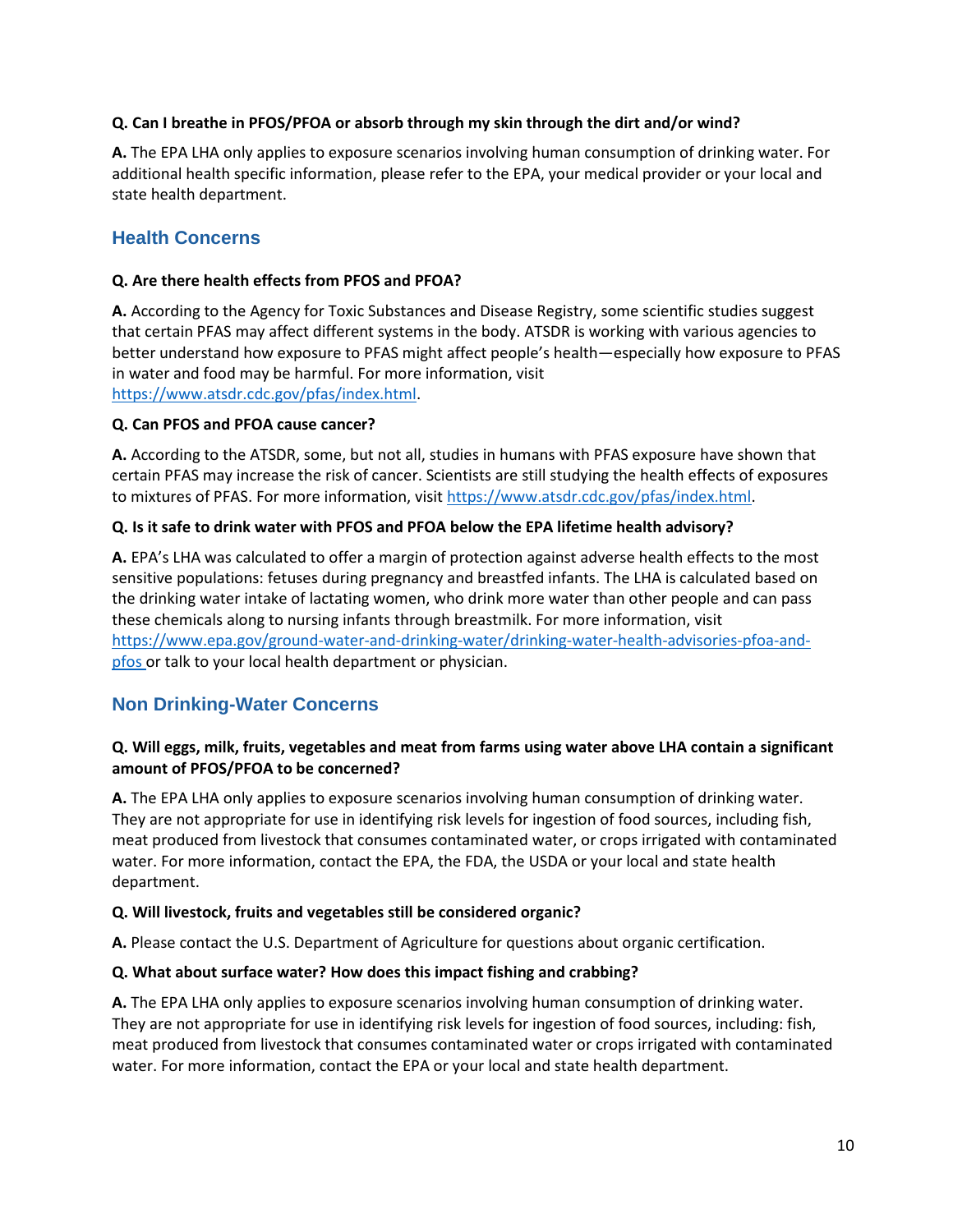## **Q. What is the Air Force doing about PFOS/PFOA in lakes and lake foam?**

**A.** The EPA LHA only applies to exposure scenarios involving human consumption of drinking water. They are not appropriate for use in identifying risk levels for other exposure scenarios, including contact with lake foam. The Air Force is focused on responding to and preventing drinking water contamination and we defer to the proper health agency experts on exposures other than drinking water.

## <span id="page-10-0"></span>**Regulations/State Laws**

## <span id="page-10-1"></span>**Q. What is the Air Force doing about potential food contamination?**

**A.** The U.S. Food and Drug Administration (FDA) oversees the safety of foods through the assessment of potential exposure and risk. The Department of Defense does not have the expertise nor authority to conduct a food safety investigation, or to develop a food-specific interim health-based guideline.

## <span id="page-10-2"></span>**Q. Will the Air Force follow lower health advisory levels passed by states?**

**A.** The Air Force complies with state environmental cleanup laws to the extent authorized and required by Federal law.

## <span id="page-10-3"></span>**Q. Will the Air Force fund a study on the health effects of people exposed to PFASs in drinking water?**

**A.** The Air Force relies on the Agency for Toxic Substances and Disease Registry (ATSDR), under the Department of Health and Human Services (DHHS), for guidance on health based actions.

The Centers for Disease Control and Prevention (CDC) and the ATSDR will be conducting exposure assessments in communities near current or former military bases and that are known to have had PFAS in their drinking water. The primary goal of these exposure assessments is to provide information to communities about levels of PFAS in their bodies. This information will also be used to help inform future studies evaluating the impact of PFAS exposure on human health. People in each of these communities will be randomly selected to participate in these exposure assessments. CDC/ATSDR will start work on the exposure assessments in 2019 and anticipates they will continue through 2020. For more information, visit [https://www.atsdr.cdc.gov/pfas/PFAS-Exposure-Assessments.html.](https://www.atsdr.cdc.gov/pfas/PFAS-Exposure-Assessments.html)

#### <span id="page-10-4"></span>**Q. Do you have any information about or a comment on the ATSDR Health Studies?**

**A.** For specifics on ATSDR Health Studies, please reach out to the Agency for Toxic Substances & Disease Registry at 770-488-0700.

PFOS/PFOA contamination of drinking water is an urgent national issue. The Air Force has moved aggressively to protect human health and drinking water supplies connected to and affected by our installations.

<span id="page-10-5"></span>The Air Force has numerous initiatives ongoing toward protecting people from exposure to PFOS/PFOA in drinking water at levels above EPA's lifetime health advisories. PFOS/PFOA are chemicals that were used in many industrial and consumer products, such as nonstick cookware, stain-resistant fabric, some food packaging, and specialized foam. This is a national issue that requires a whole-of- government response to fully address health effects and issues regarding food safety and agriculture commodities. The Air Force is proud to be a leader in this effort, and we will continue to work with our neighbors, regulators and elected officials to protect human health and our environment.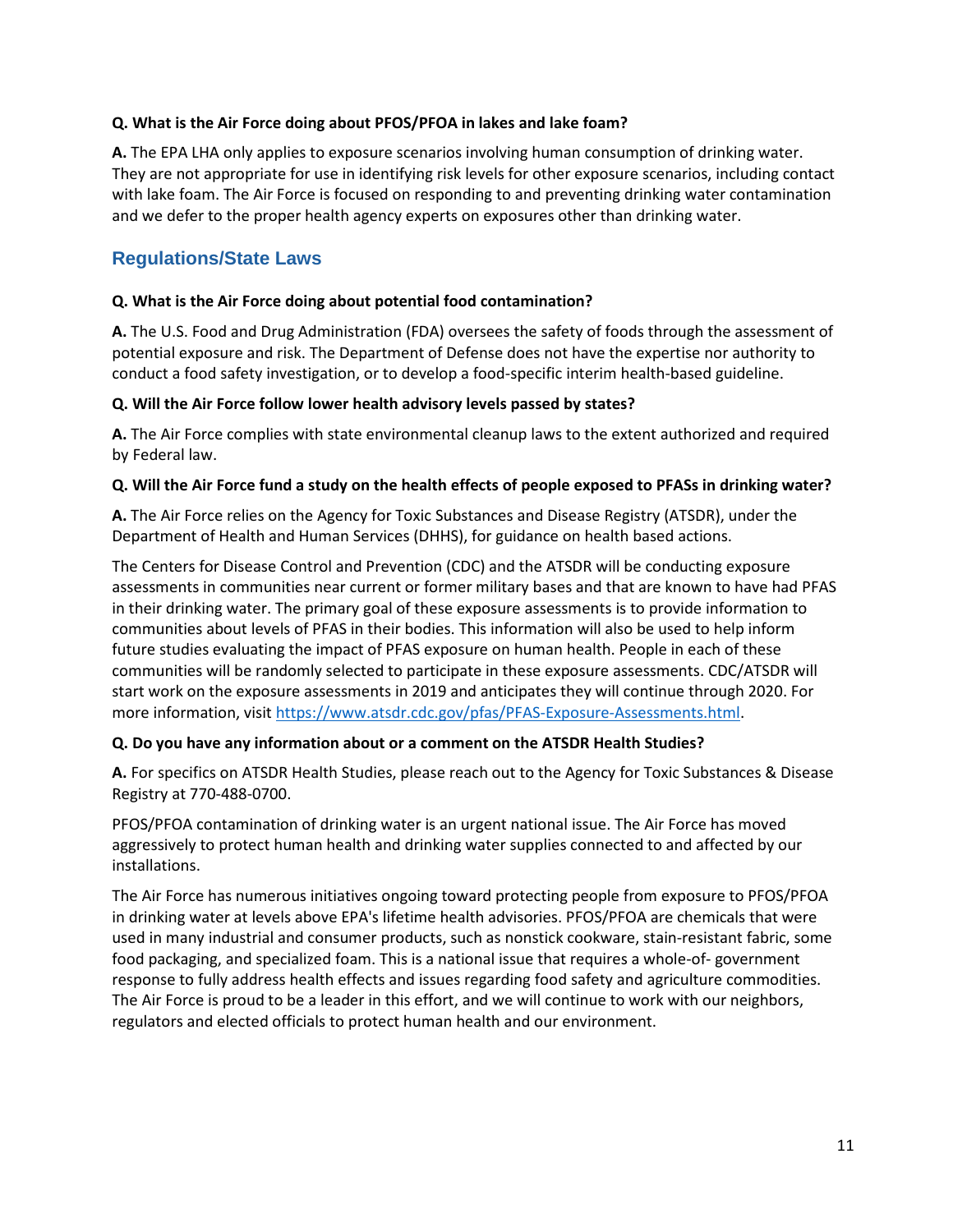## **Q. Will the Air Force pay for blood testing for individuals who live in areas impacted by PFOS/PFOA that have migrated off base?**

**A.** The Air Force does not have authority to pay for blood tests. The Air Force relies on the Agency for Toxic Substances and Disease Registry, under the Department of Health and Human Services (DHHS), for guidance on health based actions.

## <span id="page-11-0"></span>**Reimbursements/Claims**

## <span id="page-11-1"></span>**Q. Will the Air Force pay for my drop in property value?**

**A.** Residents who believe they have incurred damages because of Air Force actions or activities may submit a claim to the base's legal office. The claim will be adjudicated in accordance with Air Force claims procedures and Federal law.

## <span id="page-11-2"></span>**Q. Why have some claims been denied?**

**A.** We can't speak to specific details of denied claims.

Generally speaking, however, the Air Force may only pay claims when there is a legal obligation to do so. Under the Federal Tort Claims Act the claimant must demonstrate that their injury was caused by a negligent act(s) of the Air Force or one of its employees. In addition, the negligent act must also violate a law, regulation or practice of the applicable agency.

## <span id="page-11-3"></span>**Q. Will the Air Force reimburse communities for costs incurred in dealing with contamination issues?**

**A.** Where the Air Force is responsible, we will implement appropriate response actions to ensure impacted residents have drinking water available that meets the EPA's LHA for PFOS/PFOA in drinking water. However, the Air Force does not have the legal authority to retroactively reimburse communities for costs incurred in dealing with PFOS/PFOA. Where we have factual data acknowledging contamination is attributable to Air Force activities, the Air Force has the authority, under the Defense Environmental Restoration Program, to enter into prospective agreements with a state/local government entity to obtain its services to assist the Air Force in meeting its obligations.

## <span id="page-11-4"></span>**Aqueous Film Forming Foam (AFFF)**

## <span id="page-11-5"></span>**Q. What is AFFF?**

**A.** Aqueous Film Forming Foam, or AFFF, is a firefighting agent used commercially and by the Department of Defense, including the Air Force. Most commonly used to combat petroleum fires in aircraft accidents, hangars and during live-fire training exercises, a legacy formulation of AFFF contained perfluorooctane sulfonate (PFOS) and perfluorooctanoic acid (PFOA) - two perfluorinated compounds that persist in the environment and are not known to degrade by any natural process. The EPA has classified these compounds as emerging contaminants due to inconclusive human health risks, evolving regulatory standards and ongoing scientific investigations about the contaminants.

## <span id="page-11-6"></span>**Q. Why didn't the Air Force immediately stop using AFFF after the health concerns regarding PFOS/PFOA came to light?**

**A.** It was not until November 2015 that there was a more environmentally responsible firefighting foam option available on the DoD's qualified products list for firefighting agents. With the identification of this effective substitute, we began replacing our inventory of legacy AFFF to this more environmentally responsible version.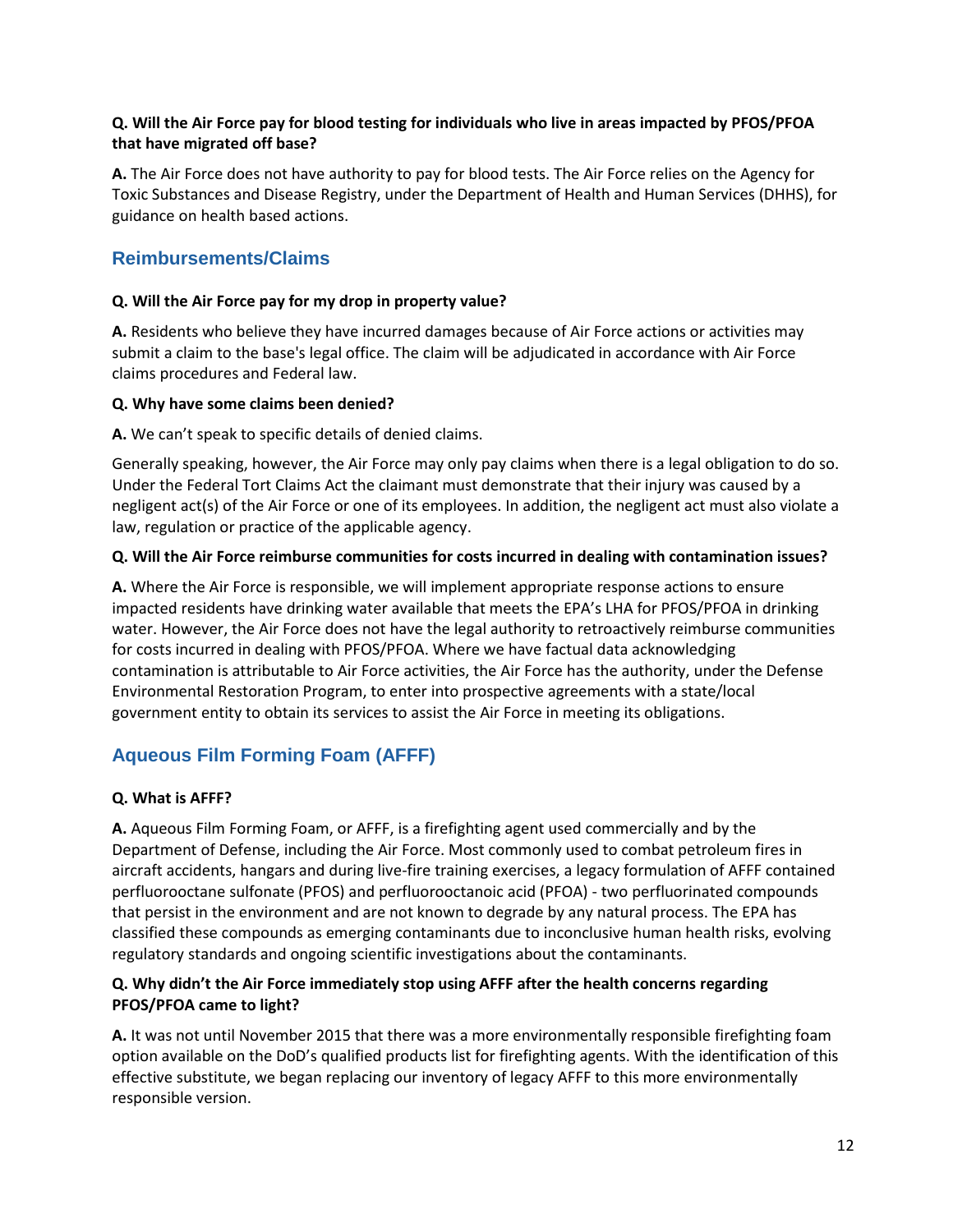## <span id="page-12-0"></span>**Q. Why doesn't the Air Force just use PFOS/PFOA free foam?**

**A.** AFFF agents that contain some form of PFOS/PFOA or related fluorosurfactants are the most effective foams currently available to fight petroleum-based fires. They provide rapid extinguishment, burn-back resistance and protection against vapor release.

Foam manufacturers are transitioning to the use of more environmentally responsible formulas that do not contain long-chain perfluorinated compounds. These short-chain formulas are low in toxicity and not considered bio-accumulative or bio-persistent.

## <span id="page-12-1"></span>**AFFF Replacement Program**

#### <span id="page-12-2"></span>**Q. When did the Air Force begin eliminating PFOS-based AFFF?**

**A.** In 2007, U.S. Air Force locations in Europe began replacing PFOS-based AFFF in both mobile and fixed systems with European-Union-approved AFFF after the European Parliament and the council of the European Union issued a directive restricting the use of PFOS-containing substances.

In March 2011, the Air Force Civil Engineer Center initiated an informal plan for Air Force fire chiefs to dispose of "excess" PFOS-based AFFF Air Force-wide over a 10-year period. In November 2015, more environmentally responsible formulas were added to the DoD's qualified products list for firefighting agents. We began replacing both PFOS-based and other legacy AFFF products with a new, environmentally responsible formula in August 2016.

## <span id="page-12-3"></span>**Q. What type of replacement foam will be used and how effective is it?**

**A.** The Air Force awarded a \$6.2 million contract to ICL Performance Products for 418,000 gallons of Phos-Chek 3 percent, six carbon chain AFFF. Delivery began in August 2016 and was completed in May 2017. The new formula meets both MILSPEC requirements for firefighting and the goals of the EPA 2010/15 PFOA Stewardship Program.

#### <span id="page-12-4"></span>**Q. How is the new Aqueous Film Forming Foam (AFFF) different from the legacy AFFF?**

**A.** The legacy AFFF formula contains long-chain fluorosurfactants while the new formula contains shorter chain molecules. Data reviewed by the EPA in 2009 suggests these shorter-chain formulas are less toxic because the chemicals are cleared from the body faster and are not considered bioaccumulative or bio- persistent. The new formula meets both military specifications for firefighting and the goals of the EPA's 2010/15 PFOA Stewardship Program.

#### <span id="page-12-5"></span>**Q. When will legacy AFFF be out of the Air Force's inventory?**

**A.** We completed the replacement of legacy AFFF in all emergency response vehicles in June 2018. We expect to replace AFFF in all hangar fire prevention systems by the end of 2019. Unlike mobile fire trucks, AFFF in hangars are contained to a stationary location — a more controlled environment.

#### <span id="page-12-6"></span>**Q. Is the Air Force replacing AFFF anywhere other than hangars and fire trucks?**

<span id="page-12-7"></span>**A.** Some installations may have put the new AFFF bench stock in trailers or overhead storage tanks but we have reduced the backup requirement. All legacy AFFF has been removed from vehicles and bench stock to include any fire department storage containers.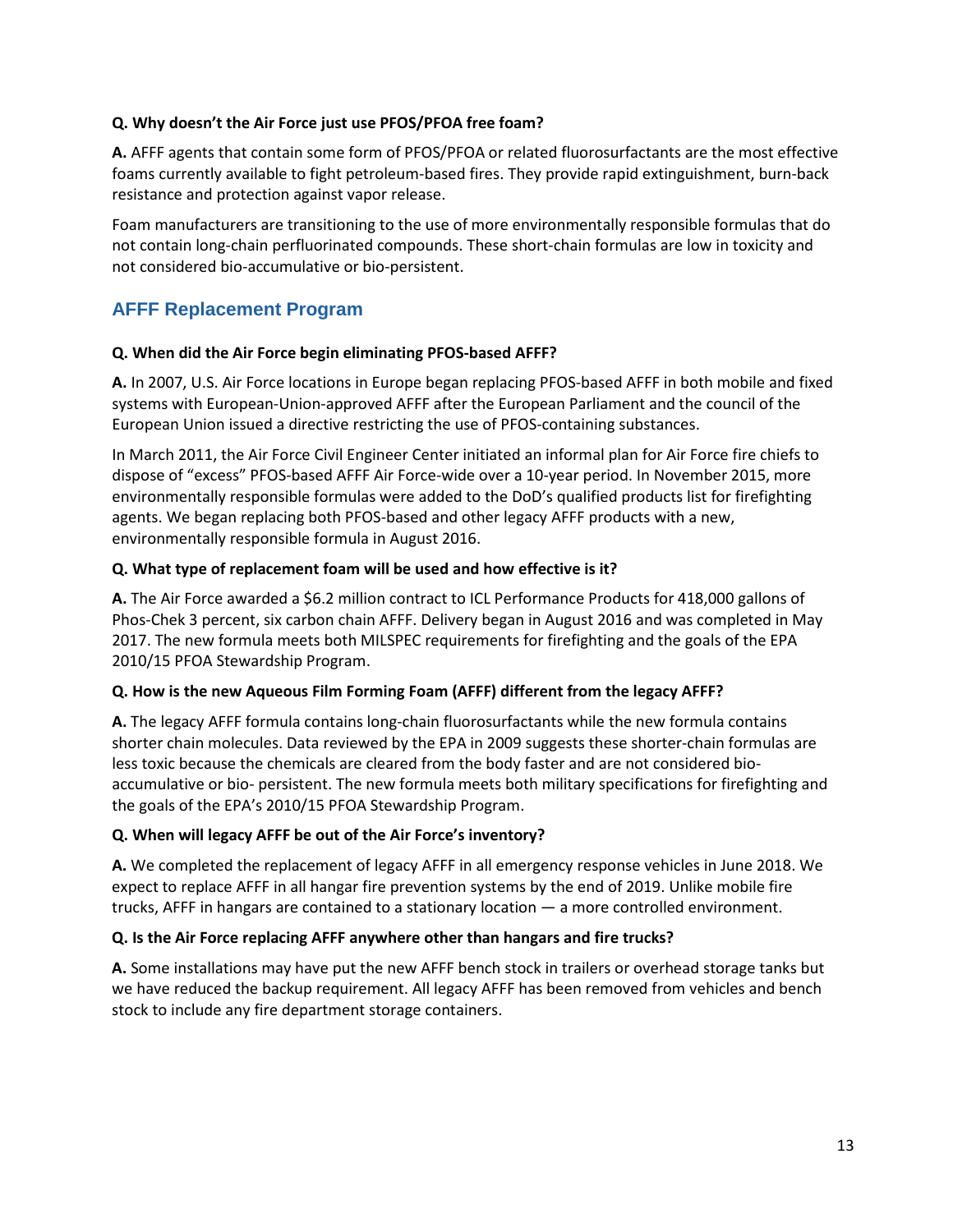## **Q. How is the AF disposing of AFFF?**

**A.** We drain and collect the legacy AFFF from fire vehicles then triple rinse the vehicle foam tanks and collect the effluent. The legacy AFFF and effluent is then sent to an authorized disposal facility for Incineration. The incineration disposal method is currently the most environmentally safe way to eliminate the health and environmental risks associated with AFFF.

## <span id="page-13-0"></span>**Q. Has the Air Force considered using firefighting foam made with non-fluorinated chemicals? If so, which ones?**

**A.** To date, no non-fluorinated AFFF formulation has met the MILSPEC performance criteria necessary to safeguard our Airmen from real time fire emergency responses. Additionally, AFFF agents that contain some form of PFOS/PFOA or related fluorosurfactants are the most effective foams currently available to fight petroleum-based fires. They provide rapid extinguishment, burn-back resistance and protection against vapor release.

## <span id="page-13-1"></span>**AFFF Replacement in Hangars**

## <span id="page-13-2"></span>**Q. When will hangar foam replacement be complete?**

**A.** Replacement projects of all legacy AFFF in our hangars are funded and underway at our active, reserve and ANG installations; expected completion date is end of calendar year 2019.

## <span id="page-13-3"></span>**AFFF Containment**

## <span id="page-13-4"></span>**Q. What are holding ponds and tanks in fire training areas used for?**

**A.** Fire training area tanks and ponds collect burn pit effluent (foam, fuel, etc.) so it doesn't get in storm water drains. For example, retention ponds are placed at the bottom of a slope from a burn pit to catch runoff.

## <span id="page-13-5"></span>**Q. How does the Air Force empty/dispose of AFFF-containing runoff in holding ponds, tanks and other containment methods in training areas?**

**A.** We negotiate with local wastewater treatment plants to determine what they will receive from burn pits.

#### <span id="page-13-6"></span>**Q. What protocols does the Air Force follow for uncontained AFFF releases?**

**A.** In the event of a discharge, we respond as if it were a hazardous material spill requiring immediate action. Installations are required to establish response procedures in accordance with National Fire [Protection Standard 472.](https://www.nfpa.org/codes-and-standards/all-codes-and-standards/list-of-codes-and-standards/detail?code=472) This standard defines hazardous material response requirements.

#### <span id="page-13-7"></span>**Q. What about risks of trucks leaking AFFF?**

<span id="page-13-8"></span>**A.** Our vehicular maintenance program ensures truck systems operate properly and malfunctions are quickly identified and fixed. A second line of protection from drip pans under the trucks prevents ground contamination should a leak occur.